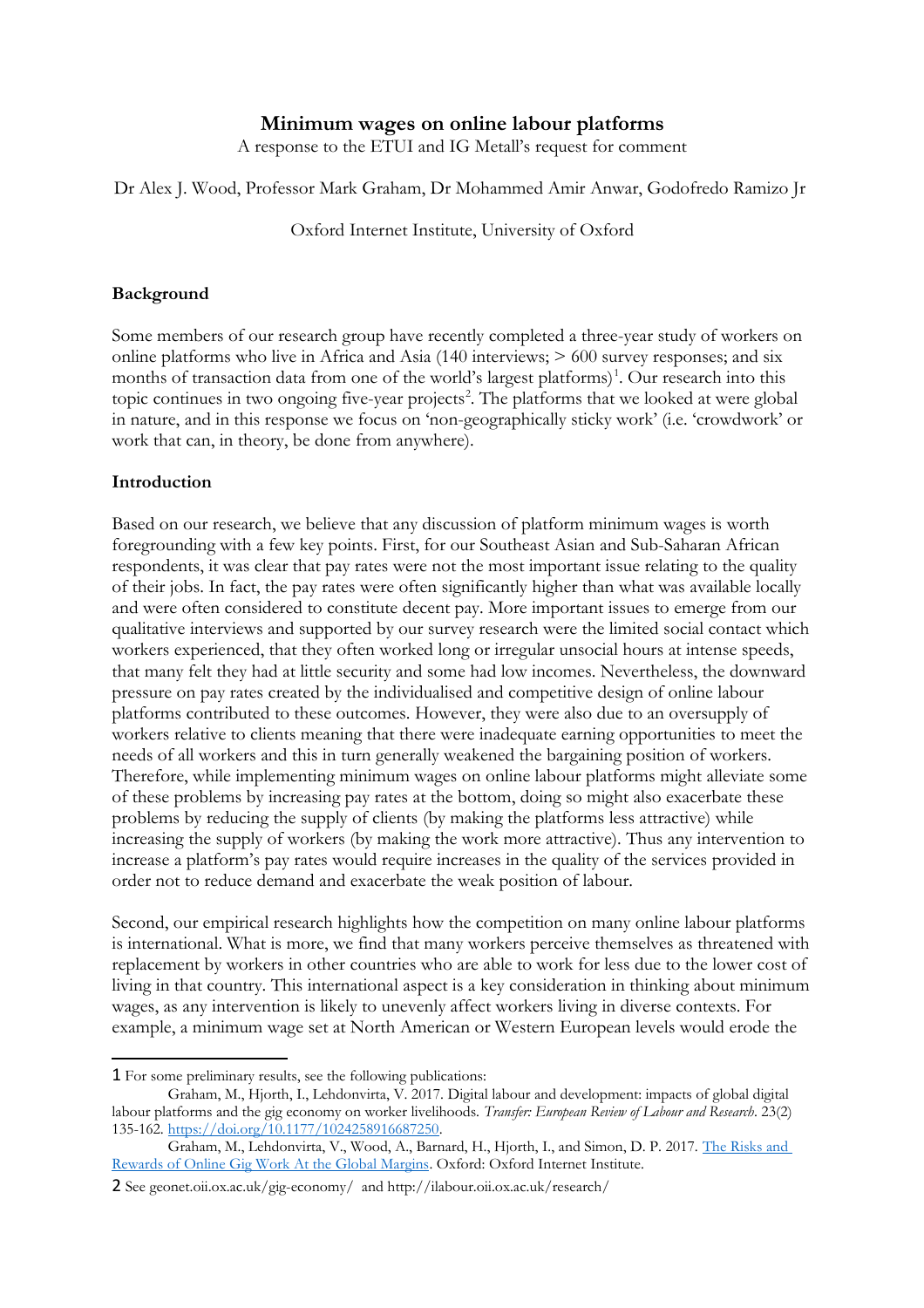comparative advantage of workers in lower income countries. This is not to suggest a race to the bottom in wages, but rather a need to make sure that minimum wages do not become an overly protectionist measure at the cost of workers in the Global South.

Third, our research has detailed that some platforms have implemented global minimum wages mainly as an attempt to ensure quality by pricing out low-quality workers. However, a major issue with these minimum wages is that they relate only to hourly paid work when much of the work is paid on the basis of a fixed price per project. This means that the effective wage can be below the minimum hourly rate.

## **Labour Market Principles for Online Labour Platforms**

There is currently insufficient empirical data to fully evaluate the likely labour market consequences of online labour platform minimum wages. Instead we suggest some general labour market principles which we believe should be applied to online labour platforms

First, all work that is done happens somewhere. Therefore, paid work undertaken through online labour platforms should fall under at least one set of national jurisdictions. There are few countries on the planet that do not have some form of regulated labour standards and minimum wage regulations. Therefore, online labour platforms must not exist as mechanisms for the avoidance of labour regulations. Just because a digital platform is used to connect a client with a worker, does not mean that the underlying economic and regulatory geography of that work should be ignored.

We should, as a starting point, adopt the principle that we do not need to reinvent the wheel. Online labour platforms should ensure that the relevant labour laws - including the classification of workers – are being followed. This is not an unusual expectation and it is widely accepted that conventional labour market intermediaries, such as employment agencies and labour brokers, have this responsibility.

When considering this issue it is useful to draw upon the discourse surrounding what is known as 'tax dodging.' Both tax evasion and tax avoidance are forms of tax dodging. While only tax evasion is illegal, as only these activities break the letter of the law, both evasion and avoidance are generally seen as harmful and immoral. We argue, therefore, that what matters, when thinking about labour regulation avoidance is the spirit of the law, not the letter of law.

Online labour platforms not only have a responsibility to ensure that the letter of the law is being followed but also the spirit of those laws. This is especially important regarding employment classification as minimum wages often only apply to those classified as "workers" or "employees". In the spirit of the law, "self-employed contractors" are widely understood as being equal parties to those with whom they are entering into contracts with and thus do not require minimum wages. Conversely, "employees" are regarded as being the more vulnerable party in the relationship and in need of special protections such as minimum wages. However, in the contemporary labour market, many independent contractors are best understood as "selfemployed workers" as they are in a vulnerable position due to dependence on a small number of clients and therefore in need of protections. Therefore, the spirit of these laws dictates that selfemployed workers i.e. the vulnerable self-employed should be entitled to minimum wages as well as other protections outlined in relevant labour laws. However, much online gig work seems to be oblivious to, or ignore, those regulations. An employer based in Germany who sources work from a worker based in Kenya (via a platform based in the US) rarely has any knowledge of Kenyan labour law. It is also important to note that many countries' minimum wage regulations include piece work. Under these laws employers are usually required to calculate a minimum